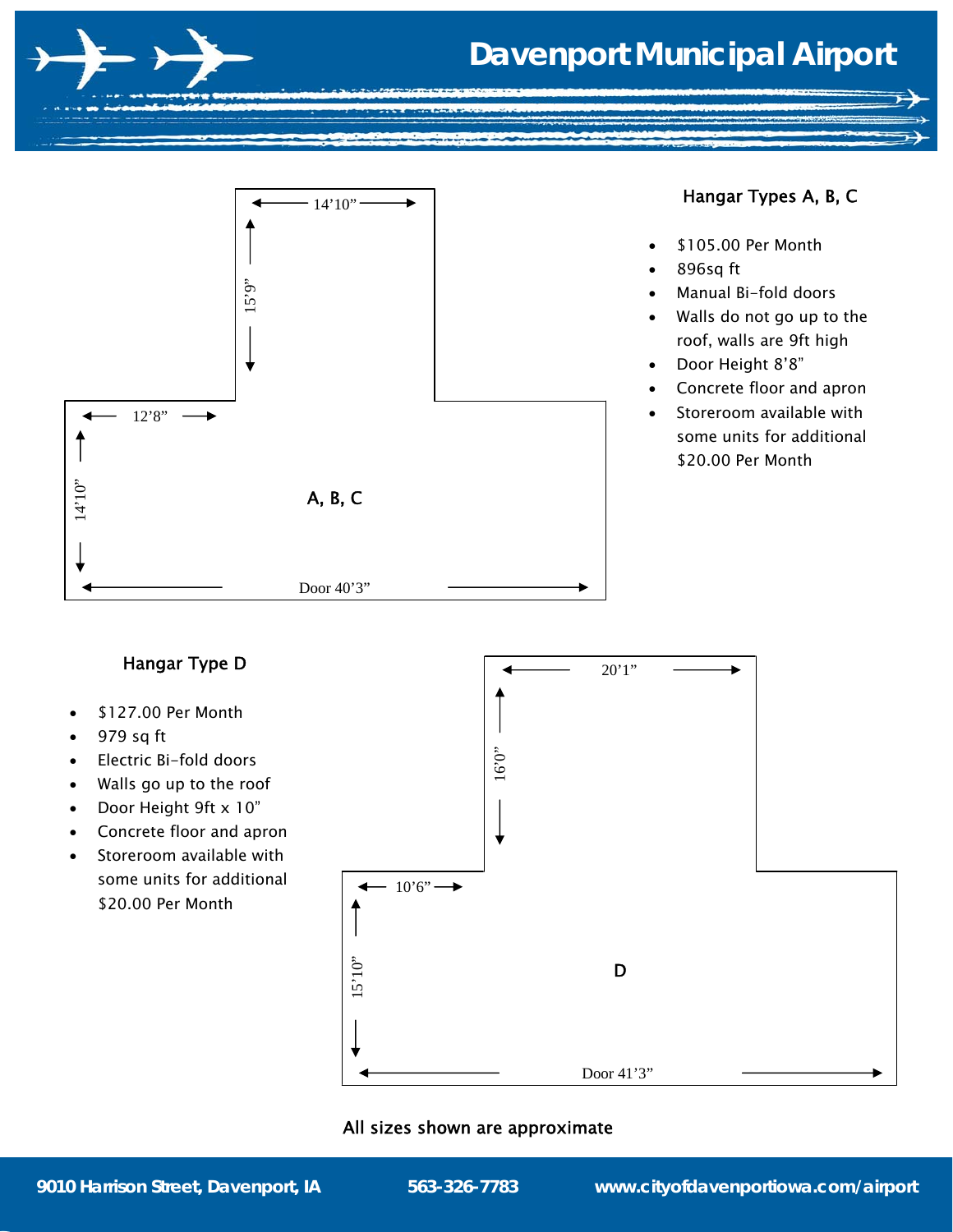



- \$127.00 Per Month
- 978 sq ft
- Electric Bi-fold doors
- Walls go up to the roof
- Door Height 11'8"
- Concrete floor and apron
- Storeroom available with some units for additional \$20.00 Per Month

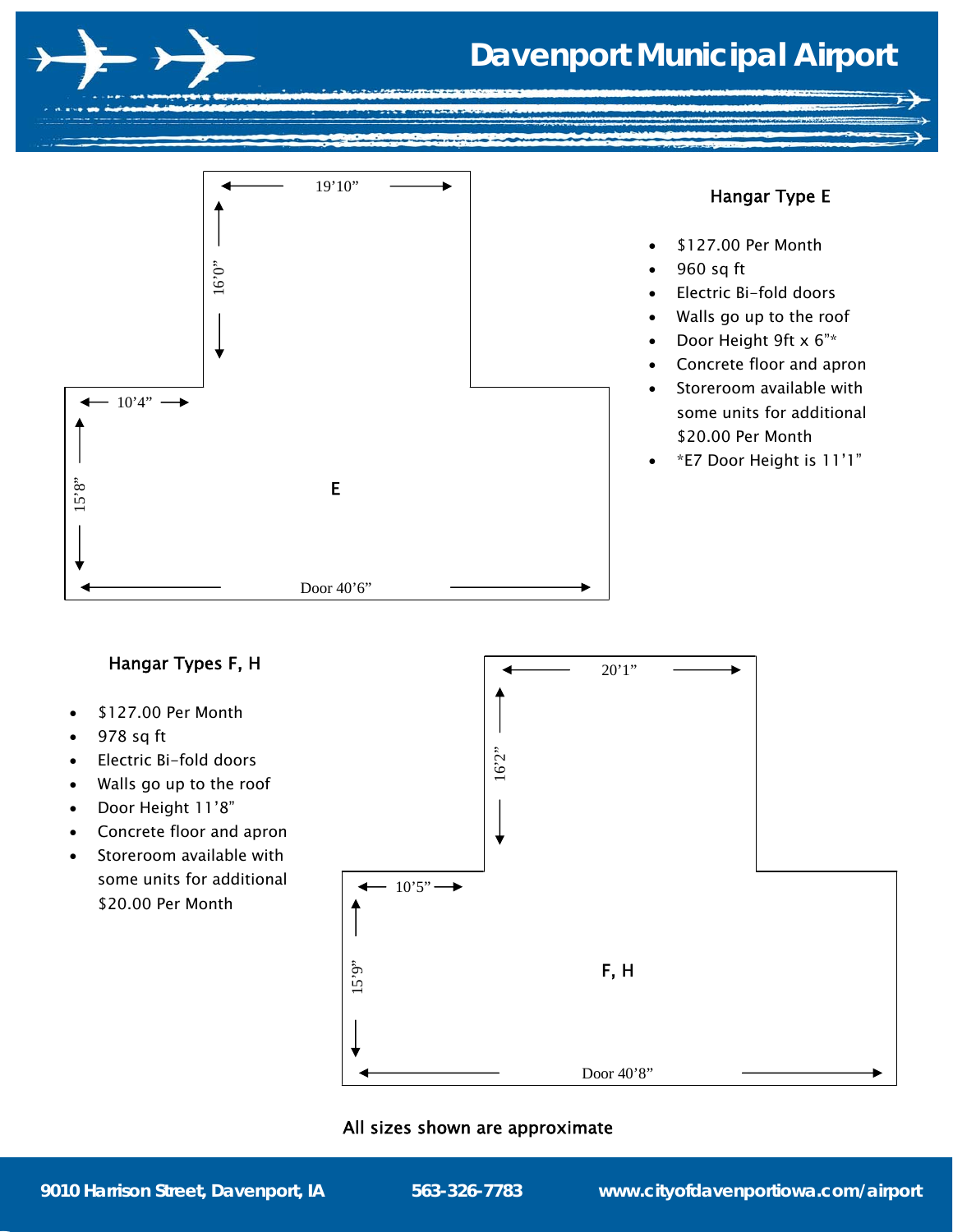

# **Davenport Municipal Airport**



# Hangar Type Mid-Size Executive

- \$285.00 Per Month
- $\bullet$  2,107 sq ft
- Electric Bi-fold doors
- Walls go up to the roof
- Door Height 14'0"
- Concrete floor and apron
- Storeroom available with some units for additional \$20.00 Per Month